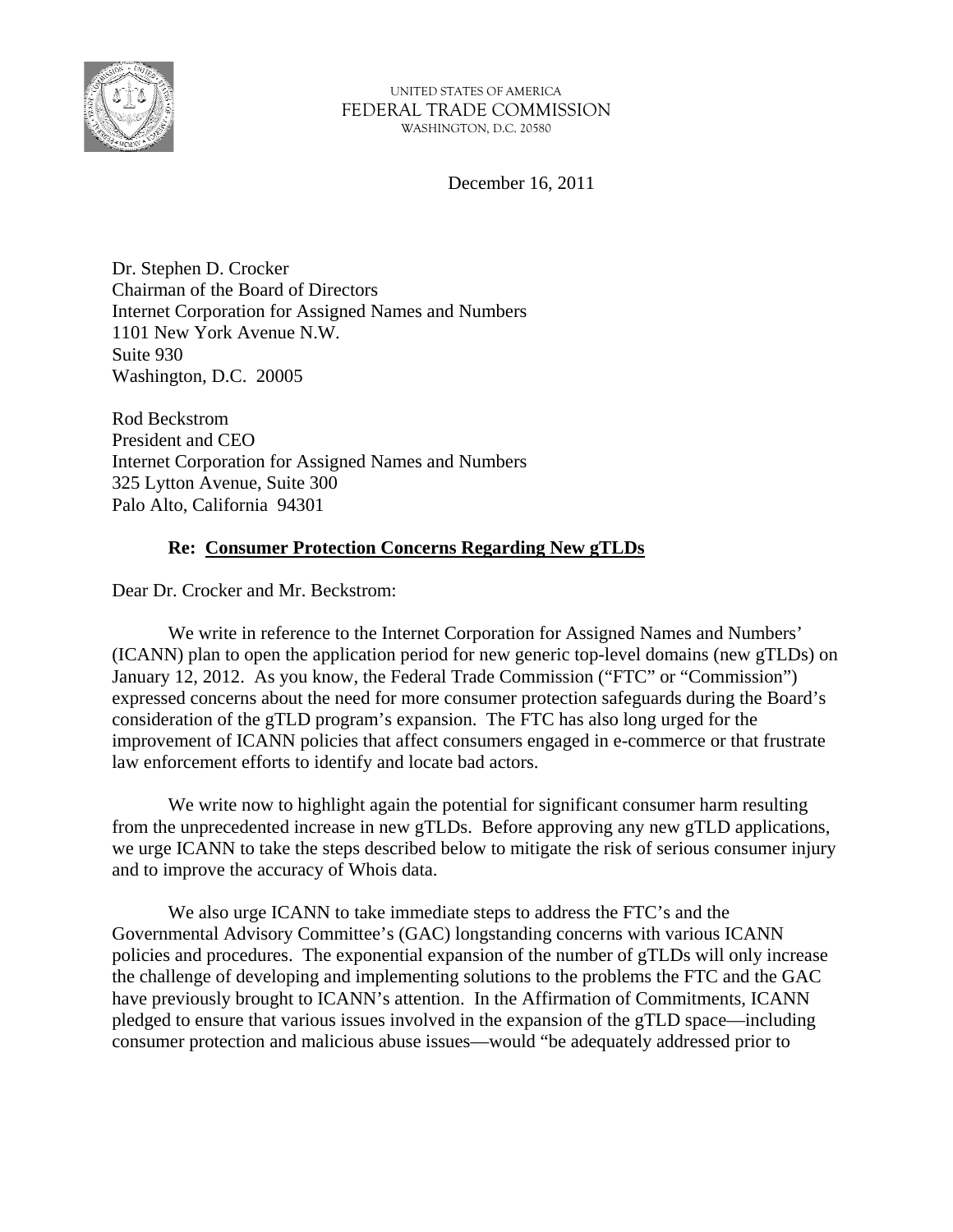implementation."<sup>1</sup> We look forward to working with ICANN as it honors these commitments to ensure that the new gTLD program benefits both consumers and businesses alike.

# 1. Federal Trade Commission

 

 The FTC is an independent agency of the United States government that enforces competition and consumer protection laws.<sup>2</sup> The FTC fulfills its consumer protection mission in a variety of ways—through civil enforcement actions, policy development, rulemaking, and consumer and business education.

 The principal consumer protection statute that the FTC enforces is the FTC Act, which prohibits "unfair or deceptive acts or practices."<sup>3</sup> The FTC has used its authority to take action against a wide variety of Internet-related threats, including bringing a substantial number of cases involving online consumer fraud and almost 100 spam and spyware cases.<sup>4</sup> In addition, the FTC has made a high priority of protecting consumers' privacy and improving the security of their sensitive personal information, both online and offline.<sup>5</sup>

<sup>3</sup> *See* 15 U.S.C. § 45. The FTC also enforces several other consumer protection statutes. *See, e.g.*, Restore Online Shopper's Confidence Act, Pub. L. 111-345, 124 Stat. 3618 (2010); Children's Online Privacy Protection Act, 15 U.S.C. §§ 6501-6506; CAN-SPAM Act, 15 U.S.C. § 7701-7713; Truth in Lending Act, 15 U.S.C. §§ 1601-1667f; Fair Credit Reporting Act, 15 U.S.C. §§ 1681-1681u; Fair Debt Collection Practices Act, 15 U.S.C. §§ 1692-1692o; Telemarketing and Consumer Fraud and Abuse Prevention Act, 15 U.S.C. §§ 6101-6108.

<sup>4</sup> *See, e.g.*, *FTC v. Flora*, No. SACV11-00299-AG-(JEMx) (C.D. Cal., filed Feb. 22, 2011), *press rele*ase *available at* http://www.ftc.gov/opa/2011/02/loan.shtm; *FTC v. Johnson,* No. 2:10-cv-02203 (D. Nev., filed Dec. 21, 2010), *press release available at http://www.ftc.gov/opa/2011/01/iworks.shtm*; *FTC v. Infusion Media, Inc.*, No. 09-CV-01112 (D. Nev., filed June 22, 2009), *press release available at*  http://www.ftc.gov/opa/2010/10/googlemoney.shtm; *FTC v. Pricewert LLC,* No. 09-CV-2407 (N.D. Cal., filed June 1, 2009)*, press release available at* http://www.ftc.gov/opa/2010/05/perm.shtm; *FTC v. Innovative Mktg*., Inc., No. 08-CV-3233-RDB (D. Md., filed Dec. 2, 2008), *press release available at*  http://www.ftc.gov/opa/2011/01/winsoftware.shtm; *FTC v. CyberSpy Software, LLC,* No. 08-CV-0187 (M.D. Fla., filed Nov. 5, 2008), *press release available at*  http://www.ftc.gov/opa/2008/11/cyberspy.shtm; *FTC v. Spear Sys., Inc.*, No. 07C-5597 (N.D. Ill., filed

<sup>&</sup>lt;sup>1</sup> See Affirmation of Commitments, at 9.3, *available at* http://www.icann.org/en/documents/affirmationof-commitments-30sep09-en.htm*.* 

 $2^2$  The Commission is headed by five Commissioners, nominated by the President and confirmed by the Senate, each serving a seven-year term. The President chooses one Commissioner to act as Chairman. No more than three Commissioners can be of the same political party.

Oct. 3, 2007), *press release available at* http://www.ftc.gov/opa/2009/07/spear.shtm; *FTC v. ERG Ventures, LLC*, No. 3:06-CV-00578-LRH-VPC (D. Nev., filed Oct. 30, 2006), *press release available at* http://www.ftc.gov/opa/2006/11/mediamotor.shtm; *FTC v. Enternet Media*, No. CV 05-7777 CAS (C.D. Cal., filed Nov. 1, 2005), *press release available at* http://www.ftc.gov/opa/2006/09/enternet.shtm; *FTC v. Cleverlink Trading Ltd*, No. 05C 2889 (N.D. Ill., filed May 16, 2005), *press release available at* http://www.ftc.gov/opa/2006/09/spammers.shtm.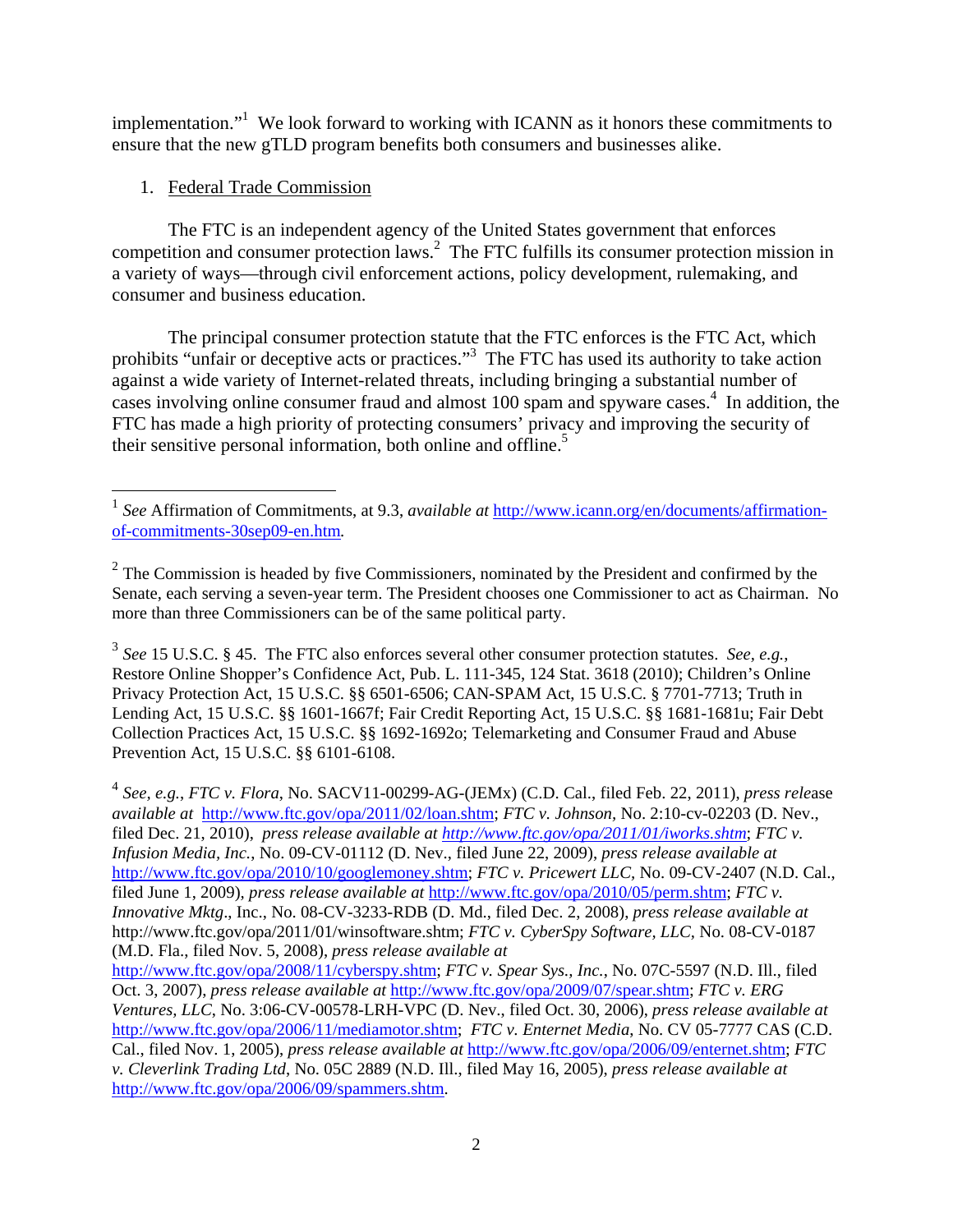#### 2. Federal Trade Commission Investigations

 Our ability to protect consumers in cases involving unfair or deceptive practices online often depends on navigating an environment in which scam artists easily manipulate the domain name system to evade detection. We routinely consult Whois services in Internet investigations to identify website operators. However, the Whois information often contains incomplete or inaccurate data or, increasingly, proxy registrations, which shield the contact information for the underlying domain name registrant. To give just one example, in a case against illegal spammers promoting pornography websites, false Whois data slowed down our ability to identify and locate the individuals behind the operation,  $6$  requiring the FTC investigators to spend additional time consulting multiple other sources. In other instances, we have encountered Whois information with facially false address and contact information, including websites registered to "God," "Bill Clinton," and "Mickey Mouse."<sup>7</sup> In Internet investigations, identifying domain name registrants immediately is especially important, as fraudsters often change sites frequently to evade detection.

 The FTC has highlighted these concerns about Whois with ICANN and other stakeholders for more than a decade.<sup>8</sup> In particular, we have testified before Congress on Whois

<sup>6</sup> *See FTC v. Global Net Solutions, Inc.*, No. CV-S-05-0002-PMP (LRL) (D. Nev., filed Jan. 3, 2005), *press release available at* http://www.ftc.gov/opa/2005/11/globalnet.shtm.

<sup>7</sup> *See Hearing on the Accuracy and Integrity of the Whois Database Before the Subcomm. on Courts, the Internet, and Intellectual Prop. of the House Comm. on the Judiciary*, 107th Cong. (2002) (Prepared Statement of the Federal Trade Commission, presented by Howard Beales).

<sup>8</sup> *See* Letter from Comm'r Jon Leibowitz to Peter Dengate Thrush, (former) Chairman, ICANN Board of Directors, Dr. Paul Twomey, (former) President and CEO, ICANN, and Jonathan Nevett, (former) Chair, Registrar Constituency (Feb. 8, 2008) [hereinafter "Whois and RAA Letter"]; *Hearing on Internet Governance: The Future of ICANN Before the Subcomm. on Trade, Tourism, and Econ. Dev. of the*  Senate Committee on Commerce, Science, and Transp., 109<sup>th</sup> Cong. (2006) (Prepared Statement of the Federal Trade Commission, presented by Comm'r Leibowitz), *available at*  http://www.ftc.gov/os/testimony/P035302igovernancefutureicanncommissiontestsenate09202006.pdf; *Hearing on ICANN and the Whois Database: Providing Access to Protect Consumers from Phishing* 

 <sup>5</sup> *See, e.g., In the Matter of Facebook, Inc.*, FTC File No. 092-3184 (proposed settlement posted for public comment on Nov. 29, 2011), *press release available at* http://www.ftc.gov/opa/2011/11/privacysettlement.shtm; *In the Matter of ScanScout, Inc.,* FTC File No. 102-3185 (proposed settlement posted for public comment on Nov. 8, 2011), *press release available at*  http://www.ftc.gov/opa/2011/11/scanscout.shtm; *In the Matter of Google, Inc.,* FTC Docket No. C-4336 (Oct. 13, 2011), *press release available at* http://www.ftc.gov/opa/2011/10/buzz.shtm; *U.S. v. W3 Innovations, LLC,* No. CV-11-03958-PSG (N.D. Cal., filed Aug. 12, 2011), *press release available at*  http://www.ftc.gov/opa/2011/08/w3mobileapps.shtm*; U.S. v. Teletrack, Inc.,* No. 1:11-CV-2060 (filed June 24, 2011), *press release available at* http://www.ftc.gov/opa/2011/06/teletrack.shtm; *In the Matter of Lookout Servs., Inc.,* FTC Docket NO. C-4326 (June 15, 2011), *press release available at* http://www.ftc.gov/opa/2011/05/ceridianlookout.shtm; *In the Matter of Ceridian Corp.,* FTC Docket No. C-4325 (June 8, 2011), *press release available at* http://www.ftc.gov/opa/2011/05/ceridianlookout.shtm; *In the Matter of Twitter, Inc.*, FTC Docket NO. C-4316 (Mar. 2, 2011), *press release available at* http://www.ftc.gov/opa/2011/03/twitter.shtm.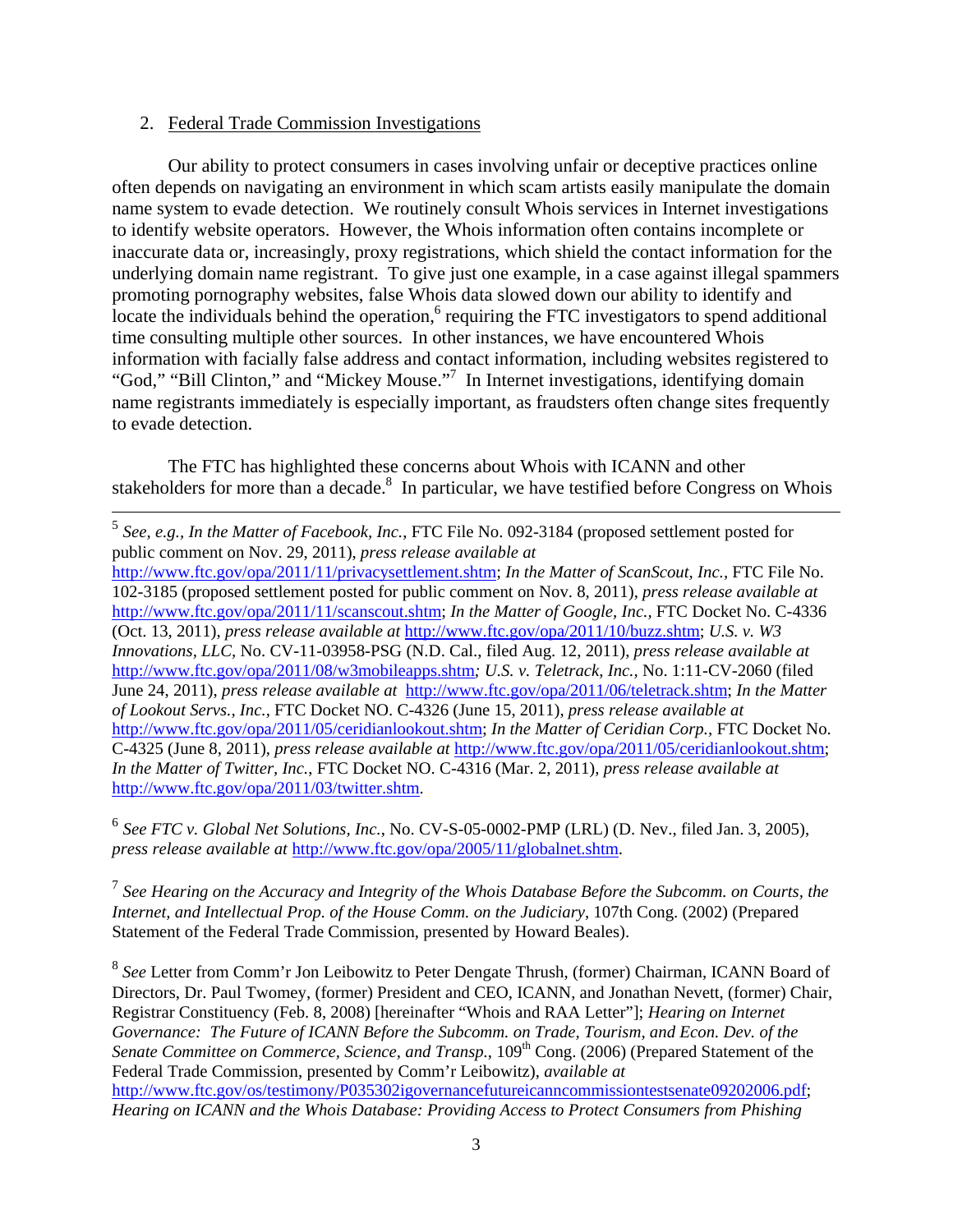information several times, issued a Commission statement on Whois services, delivered presentations to the GAC, participated as a panelist in joint sessions organized by the GAC and the Generic Names Supporting Organization (GNSO), provided briefings to the ICANN Board, and worked directly with a wide range of stakeholders to develop pragmatic solutions to this difficult problem.

 The FTC has not been alone in highlighting the importance of this issue or in its effort to urge ICANN to develop effective solutions to Whois problems. In 2003, the Organization for Economic Co-operation and Development's Committee on Consumer Policy issued a policy paper unequivocally stating that for commercial registrants, all contact data "should be accurate and publicly available via Whois."<sup>9</sup> In 2007, the GAC issued policy principles urging ICANN stakeholders to "improve the accuracy of Whois data, and in particular, to reduce the incidence of deliberately false Whois data."10 In 2009, global law enforcement agencies, led by the U.S. Federal Bureau of Investigation and the UK Serious Organized Crime Agency, issued a set of law enforcement recommendations to improve a wide range of ICANN policies, including the accuracy of Whois data. In October 2011, the GAC reiterated its previous requests for the Board to address the law enforcement recommendations.<sup>11</sup> Last week, ICANN's own Whois Review Team issued its draft report, acknowledging the "very real truth that the current system is broken

<u> 1989 - Andrea Santa Andrea Andrea Andrea Andrea Andrea Andrea Andrea Andrea Andrea Andrea Andrea Andrea Andr</u>

<sup>9</sup> OECD, *Consumer Policy Considerations on the Importance of Accurate and Available Whois Data*, at 8 (June 2, 2003), *available at* 

http://www.oecd.org/officialdocuments/displaydocumentpdf/?cote=dsti/cp(2003)1/final&doclanguage= en.

https://gacweb.icann.org/download/attachments/1540132/WHOIS principles.pdf?version=1&modificatio nDate=1312460331000.

*Before the Subcomm. on Fin. Institutions and Consumer Credit of the House Comm. on Fin. Servs., 109*<sup>th</sup> Cong. (2006) (Prepared Statement of the Federal Trade Commission, presented by Eileen Harrington), *available at* 

http://www.ftc.gov/os/2006/07/P035302PublicAccesstoWHOISDatabasesTestimonyHouse.pdf*;* FTC, Prepared Statement of the Federal Trade Commission before the ICANN Meeting Concerning Whois Databases (June 2006); Letter from Comm'r Jon Leibowitz to Dr. Paul Twomey, (former) President and CEO, ICANN (Feb. 9, 2005); *Hearing on the Accuracy and Integrity of the Whois Database Before the Subcomm. on Courts, the Internet, and Intellectual Prop. of the House Comm. on the Judiciary,*  $107<sup>th</sup>$ Cong. (2002) (Prepared Statement of the Federal Trade Commission, presented by Howard Beales); and Comment of the Staff of the FTC Bureau of Consumer Protection before the ICANN Public Comment Forum, In the Matter of Tentative Agreements among ICANN, U.S. Dep't of Commerce, and Network Solutions, Inc. (Oct. 29, 1999).

 $10$  Governmental Advisory Committee, GAC Principles Regarding gTLD Whois Services, at 4.1 (Mar. 28, 2007), *available at*

<sup>11</sup> *See* Governmental Advisory Committee, GAC Communiqué-Dakar, at III (Oct. 27, 2011), *available at* https://gacweb.icann.org/download/attachments/4816912/Communique+Dakar+- +27+October+2011.pdf?version=1&modificationDate=1319796551000*.*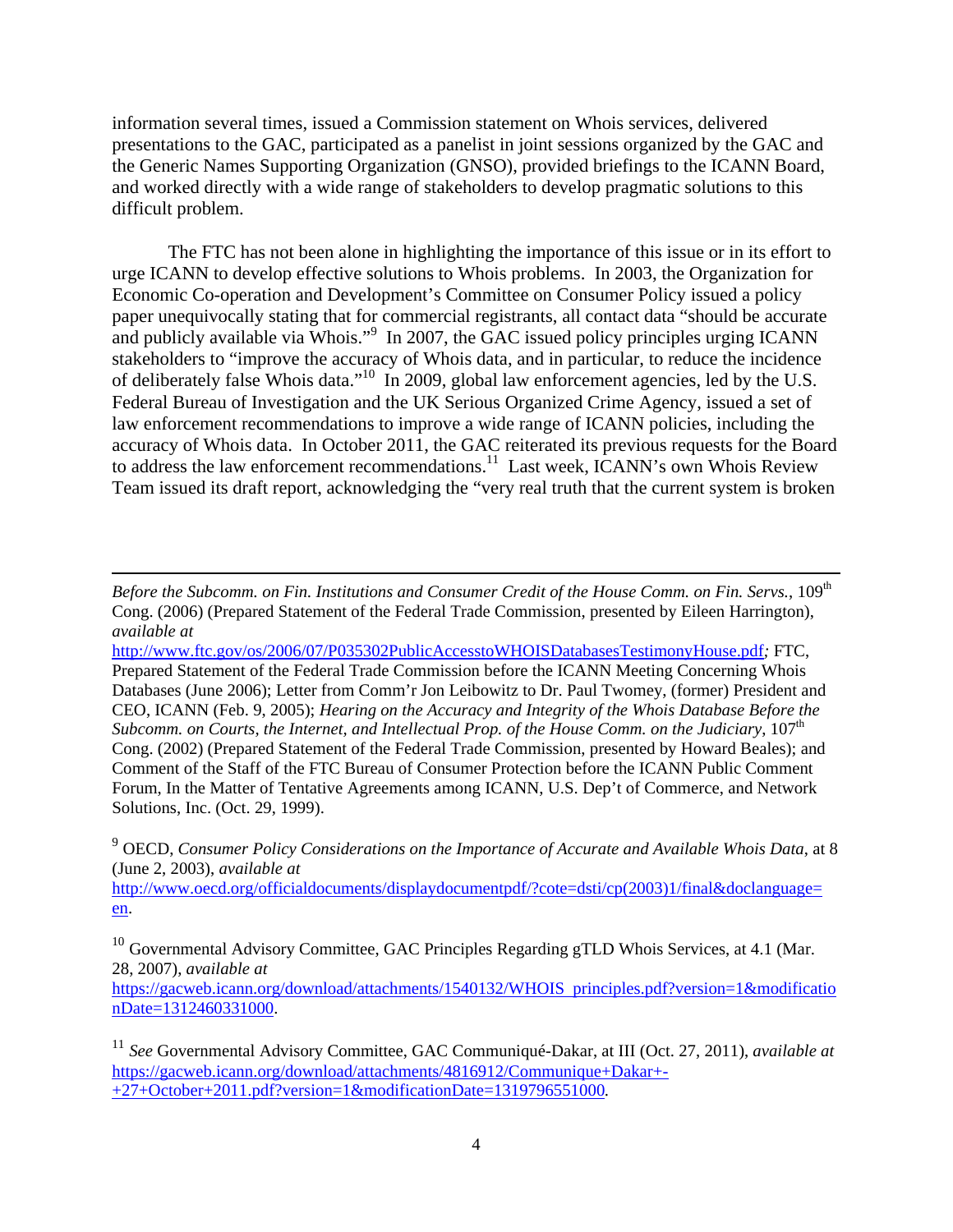and needs to be repaired."<sup>12</sup> ICANN has failed to adequately address this problem for over a decade.

 A rapid, exponential expansion of gTLDs has the potential to magnify both the abuse of the domain name system and the corresponding challenges we encounter in tracking down Internet fraudsters. In particular, the proliferation of existing scams, such as phishing, is likely to become a serious challenge given the infinite opportunities that scam artists will now have at their fingertips. Fraudsters will be able to register misspellings of businesses, including financial institutions, in each of the new gTLDs, create copycat websites, and obtain sensitive consumer data with relative ease before shutting down the site and launching a new one. The potential for consumer confusion in other variations of these types of scams is significant. As an example, "ABC bank" could be registered in .com, but another entity could register "ABC" in a new .bank gTLD, and a different entity could register "ABC" in a new .finance gTLD. Scam artists could easily take advantage of this potential for confusion to defraud consumers.

In addition, the number of individuals with access to the Internet infrastructure will substantially increase. This creates an increased possibility that malefactors, or others who lack the interest or capacity to comply with contractual obligations, will operate registries. It is inevitable that malefactors may still pass a background screening due to inadequate or incomplete records. Or, malefactors could use straw men to assist them and be the party "on record" with ICANN. Either way, a registry operated by a bad actor would be a haven for malicious conduct. As discussed below, ICANN's contractual compliance office has encountered tremendous challenges trying to secure compliance under the current framework, and the unprecedented increase in domain registries only increases the risk of a lawless frontier in which bad actors violate contractual provisions with impunity, resulting in practices that ultimately harm consumers. The gTLD expansion will also increase the number of entities in foreign jurisdictions with relevant data on registrants. This will likely cause further delays in obtaining registrant data in investigations of global fraud schemes. In short, the potential for consumer harm is great, and ICANN has the responsibility both to assess and mitigate these risks.13

<sup>12</sup> *See* Whois Review Team, Final Report (Draft), at 5 (Dec. 5, 2011), *available at* http://www.icann.org/en/reviews/affirmation/whois-rt-draft-final-report-05dec11-en.pdf.

<sup>&</sup>lt;sup>13</sup> As the U.S. government, the GAC, and several other stakeholders have urged, ICANN should conduct a more thorough economic study to assess the costs and benefits of introducing a significant number of new gTLDs. *See* Letter from Assistant Secretary Strickling to Rod Beckstrom, President and CEO, ICANN (Dec. 2, 2010), *available at* http://forum.icann.org/lists/5gtld-guide/pdf3Ep9MhQVGQ.pdf; Governmental Advisory Committee, GAC Communiqué—Cartagena, at 5 (Dec. 9, 2010), *available at* https://gacweb.icann.org/download/attachments/1540144/GAC 39 Cartagena Communique.pdf?version =1&modificationDate=1312225168000; Letter from Janis Karklins, (former) Chairman, Govermental Adviosry Committee to Peter Dengate Thrush, (former) Chairman, ICANN Board of Directors (Aug. 18, 2009), available at http://www.icann.org/en/correspondence/karklins-to-dengate-thrush-18aug09-en.pdf ("The GAC remains concerned that the threshold question has not been answered whether the introduction of new gTLDs provides potential benefits to consumers that will not be outweighed by the potential harms.").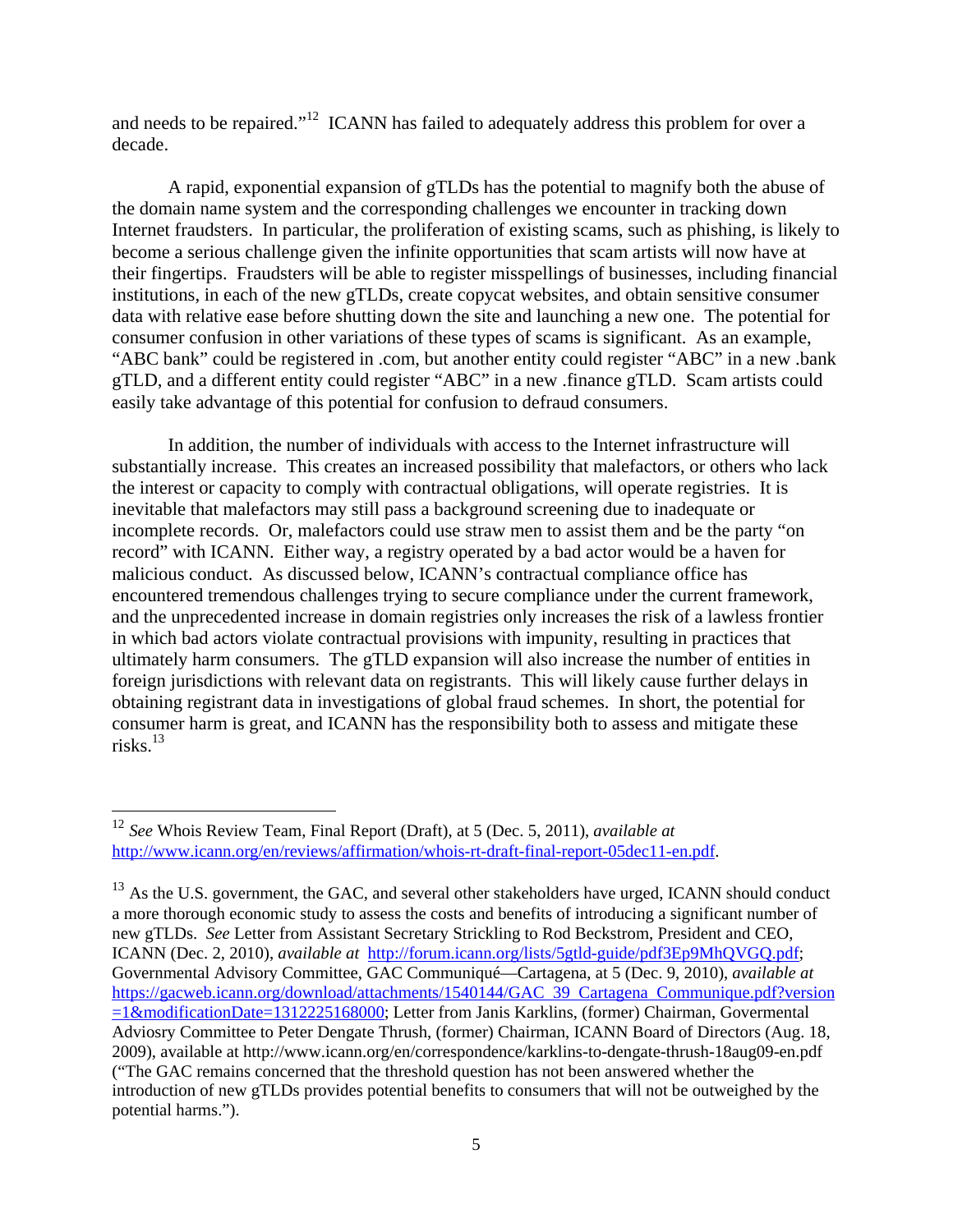#### 3. Recommended Changes to the New gTLD Program

 

 In light of the dramatically increased opportunity for consumer fraud, distribution of malware, and proliferation of other malicious activity, it is critical that ICANN take immediate steps to ensure that consumer protection is not compromised by the introduction of new gTLDs. Accordingly, we urge ICANN to: (1) implement the new gTLD program as a pilot program and substantially reduce the number of gTLDs that are introduced in the first application round, (2) strengthen ICANN's contractual compliance program, in particular by hiring additional compliance staff, (3) develop a new ongoing program to monitor consumer issues that arise during the first round of implementing the new gTLD program, (4) conduct an assessment of each new proposed gTLD's risk of consumer harm as part of the evaluation and approval process, and (5) improve the accuracy of Whois data, including by imposing a registrant verification requirement. We strongly believe that ICANN should address these issues before it approves any new gTLD applications. If ICANN fails to address these issues responsibly, the introduction of new gTLDs could pose a significant threat to consumers and undermine consumer confidence in the Internet.<sup>14</sup>

 As you know, the GAC and several other stakeholders in the ICANN Community urged the Board to revise the gTLD applicant guidebook, which sets forth the new gTLD evaluation and approval process. Stakeholders urged ICANN to address the potential for malicious conduct and implement certain consumer protection safeguards before authorizing the launch of the new gTLD program.<sup>15</sup> Although changes were made to the guidebook to include some safeguards,

In light of the potential for the appearance of impropriety to exist, we believe that ICANN should promote transparency, accountability, and confidence in its decision-making processes by developing a more comprehensive conflict of interest and ethics policy that prevents individuals with actual and potential conflicts of interest from participating in the deliberations and decisions for which the conflict exists or which raise an appearance of impropriety. We are aware of the Board's ongoing effort to review and revise its current conflict of interest policies. *See* Board Member Rules on Conflicts of Interest for New gTLDs (Dec. 8, 2011), http://www.icann.org/en/minutes/resolutions-08dec11-en.htm#4. The implementation of a more robust and comprehensive conflict of interest policy is especially important in light of the public interests that ICANN is charged with protecting, and the substantial impact the Board's decisions has on consumers operating in the online world. Accordingly, we encourage ICANN to complete the ongoing reviews of its conflict of interest and ethics practices and implement a revised Board conflict of interest policy before approving any new gTLD applications.

<sup>&</sup>lt;sup>14</sup> We are aware that a wide range of stakeholders has expressed concern about potential conflicts of interest on the ICANN Board. *See, e.g.,* Eric Engleman, *ICANN Departures After Web Suffix Vote Draw Criticism*, Wash. Post, August 20, 2011, *available at* http://www.washingtonpost.com/business/icanndepartures-draw-criticism/2011/08/19/glQAzpeDTJ story 1.html. According to these critics, several members of the Board have affiliations with entities that have a financial stake in the expansion of new gTLDs. *See* Esther Dyson, *What's in a Domain Name?* (Aug. 25, 2011), http://globalpublicsquare.blogs.cnn.com/2011/08/25/whats-in-a-domain-name/.

<sup>&</sup>lt;sup>15</sup> These safeguards included imposing an obligation on new gTLD registry operators to respond to law enforcement requests; maintaining a requirement that new gTLD registry operators maintain a "thick" Whois service; expanding the categories of criminal offenses screened during the vetting process, which could serve as a basis for disqualifying new gTLD applicants; adding civil consumer protection decisions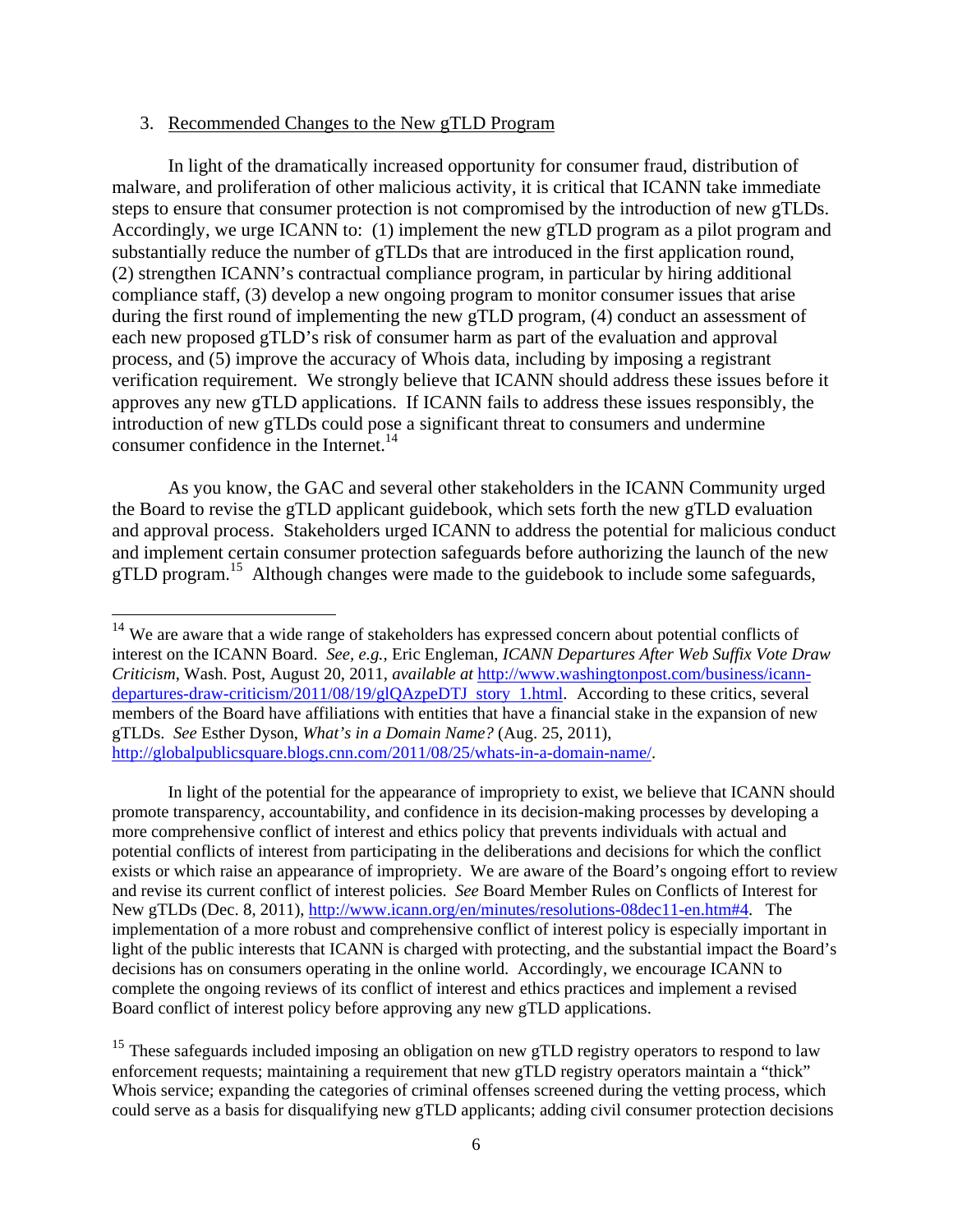ICANN failed to respond effectively to all of the concerns that were raised, did not implement some of its commitments to improve the new gTLD program, and did not provide adequate solutions to widely documented problems in the existing gTLD marketplace. Indeed, despite offering some protections, the safeguards now in place do not provide comprehensive solutions to the problems likely to arise as a result of the introduction of new gTLDs. For example, while registries will be required to maintain "thick" Whois services, the lack of meaningful obligations to ensure Whois accuracy, such as registrant verification, still hampers the ability of law enforcement agencies to track down Internet fraudsters quickly. We recognize that ICANN has taken some of the GAC's concerns into account, but we urge ICANN to do more to protect consumers and adequately address law enforcement concerns.

### A. Implement New gTLDs as a Pilot Program

 Despite the modest improvements to the new gTLD program, overarching consumer protection concerns persist. As an initial matter, the potential number of expected new gTLDs is itself a serious challenge. The initial estimate for expected applications was 500, but recent estimates have suggested that there could be more than 1500 applications. If the number of approved new gTLDs reaches even the minimum estimate, the Internet landscape will change dramatically. Indeed, an increase from 22 existing gTLDs to 500 gTLDs would be an unprecedented expansion of the domain name system. Among other things, the number of registered websites is likely to increase exponentially, the number of registry operators and other actors with an operational role in the Internet ecosystem will expand, and the ability to locate and identify bad actors will be frustrated significantly due to a likely increase in the number of registries located in different countries and limited ability to obtain relevant data maintained abroad.

We understand that ICANN is currently considering batching applications in the event that the number of new gTLD applications exceeds initial expectations, and that it has set a maximum of 1,000 gTLDs to be introduced per year. We strongly believe that ICANN should substantially reduce the maximum number of new gTLDs that could be introduced in the initial round to a much smaller number. Indeed, doubling the number of existing gTLDs in one year would be an aggressive increase. The imposition of a more reasonable limit is necessary to curb

<u> 1989 - Andrea Santa Andrea Andrea Andrea Andrea Andrea Andrea Andrea Andrea Andrea Andrea Andrea Andrea Andr</u>

to the background screening process; publicly disclosing the names of the principal officers associated with the new gTLD application; and adding an extra point in the scoring criteria for applicants that include measures to promote Whois accuracy.

The U.S. Department of Commerce's National Telecommunications and Information Administration, which serves as the U.S. representative to the GAC, contributed significantly to the GAC's efforts to enhance protections for consumers and implement recommendations from law enforcement agencies. FTC staff provided input on these issues both as part of the U.S. delegation to the GAC and directly to ICANN. The Department of Commerce has worked extensively to enhance ICANN's accountability and ensure that ICANN develops consensus-based policies in a fair, open, and transparent manner. We believe that ICANN represents an important multi-stakeholder model for Internet governance, which has been critical to keeping the Internet open and innovative, and we encourage ICANN to enhance its efficacy by implementing comprehensive solutions to these consumer protection issues.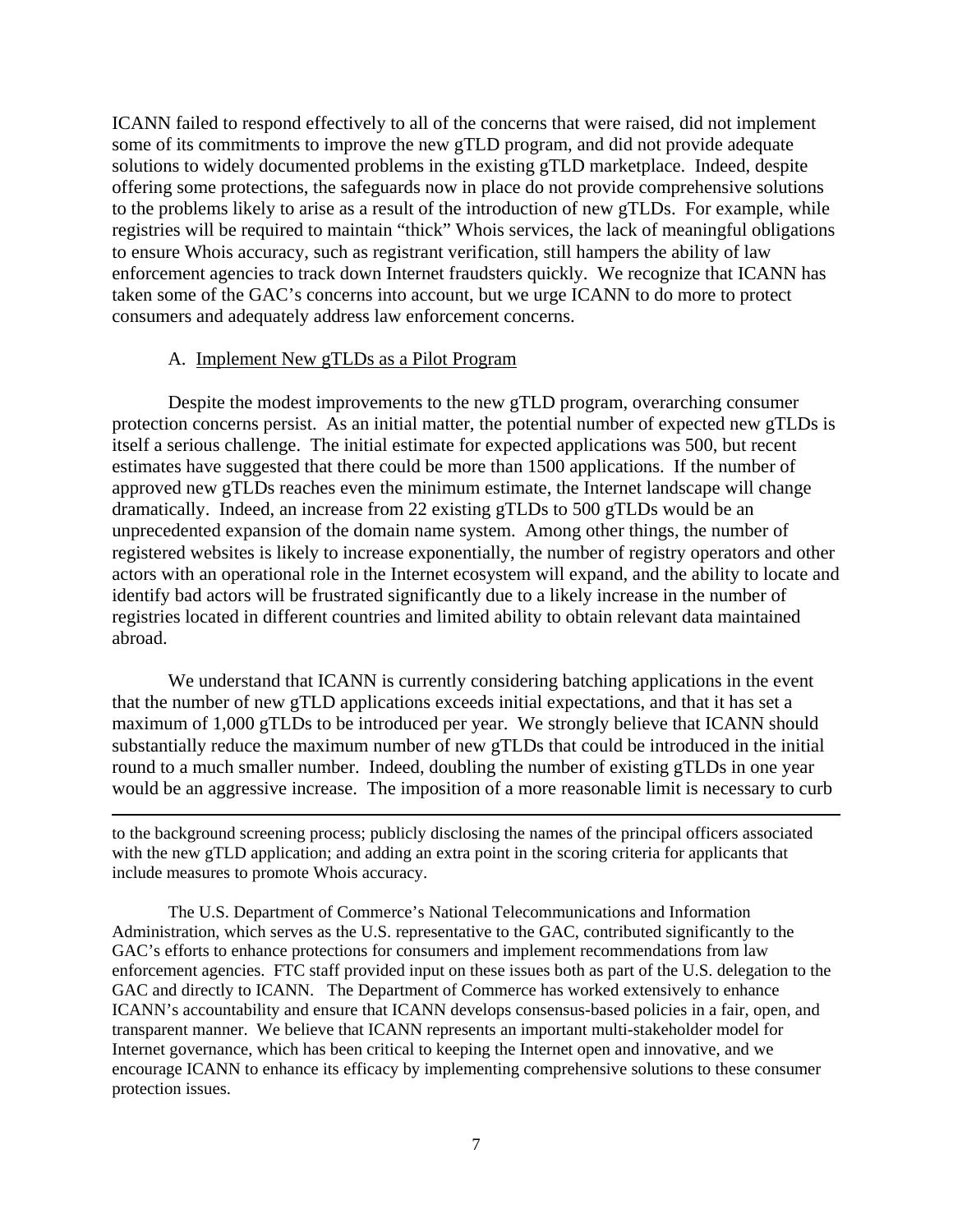the risks inherent in expanding the number of gTLDs, including the proliferation of malicious conduct. We recommend that ICANN use this round as a limited pilot program, as it has done in previous rounds, assess the organization's ability to evaluate, introduce, and manage additional gTLDs, conduct an assessment of the increased risks posed by the program, and then consider whether a more significant expansion would be appropriate.

### B. Strengthen ICANN's Contractual Compliance Program

 Currently, ICANN is ill-equipped to handle the contract enforcement for the 22 existing gTLDs and several hundred accredited registrars. In particular, ICANN lacks an adequate number of compliance staff, has failed to close contractual loopholes that limit the existing compliance staff's ability to take action against registrars and registries, and needs to implement a more rigorous enforcement program.<sup>16</sup> The likely effect of introducing large numbers of new gTLDs is that it will significantly increase the number of entities that operate pursuant to registry contracts with ICANN. In addition, the number of registered domain names will increase as Internet users begin to register domains in new gTLDs. This will likely increase the number of complaints the compliance office receives, including those related to Whois data accuracy. Thus, the expansion of the gTLD space will require a substantial increase in resources devoted to contract enforcement and improvement of policies that hold both registries and registrars accountable.

 During the GAC-Board consultations earlier this year, the Board announced its commitment to augment ICANN's contractual compliance function with additional resources. The GAC, in unambiguous terms, emphasized that a "strengthened contract compliance function must be in place prior to the launch of new gTLDs."<sup>17</sup> Specifically, the GAC highlighted the

<sup>&</sup>lt;sup>16</sup> In the registrar context, despite its knowledge of proposed law enforcement recommendations to amend the Registrar Accreditation Agreement that were presented in October 2009, the Board only recently took action to ensure that these concerns would be addressed in contractual negotiations between the Board and the registrars. *See* http://www.icann.org/en/minutes/resolutions-28oct11-en.htm#7.

<sup>&</sup>lt;sup>17</sup> See GAC comments on the ICANN Board's response to the GAC Scorecard, at 9 (Apr. 12, 2011), *available at* http://www.icann.org/en/topics/new-gtlds/gac-comments-board-response-gac-scorecard-12apr11-en.pdf. The GAC stated:

The GAC appreciates the Board's agreement to strengthen ICANN's contractual compliance function. The GAC respectfully requests ICANN, in the coming weeks, to identify the amount of personnel it intends to hire to support the compliance function and the timeline for hiring. In particular, the GAC would like to know how many staff ICANN intends to have in place prior to the expected launch of new gTLDs. As ICANN adds new resources to its compliance program, the GAC encourages ICANN to ensure that it is staffed globally, perhaps using regional compliance officers consistent with the five RIR regions. The GAC believes that a robust compliance program is necessary to enforce registry and registrar contracts and that a strengthened contract compliance function must be in place prior to the launch of new gTLDs.

*Id.* (emphasis added).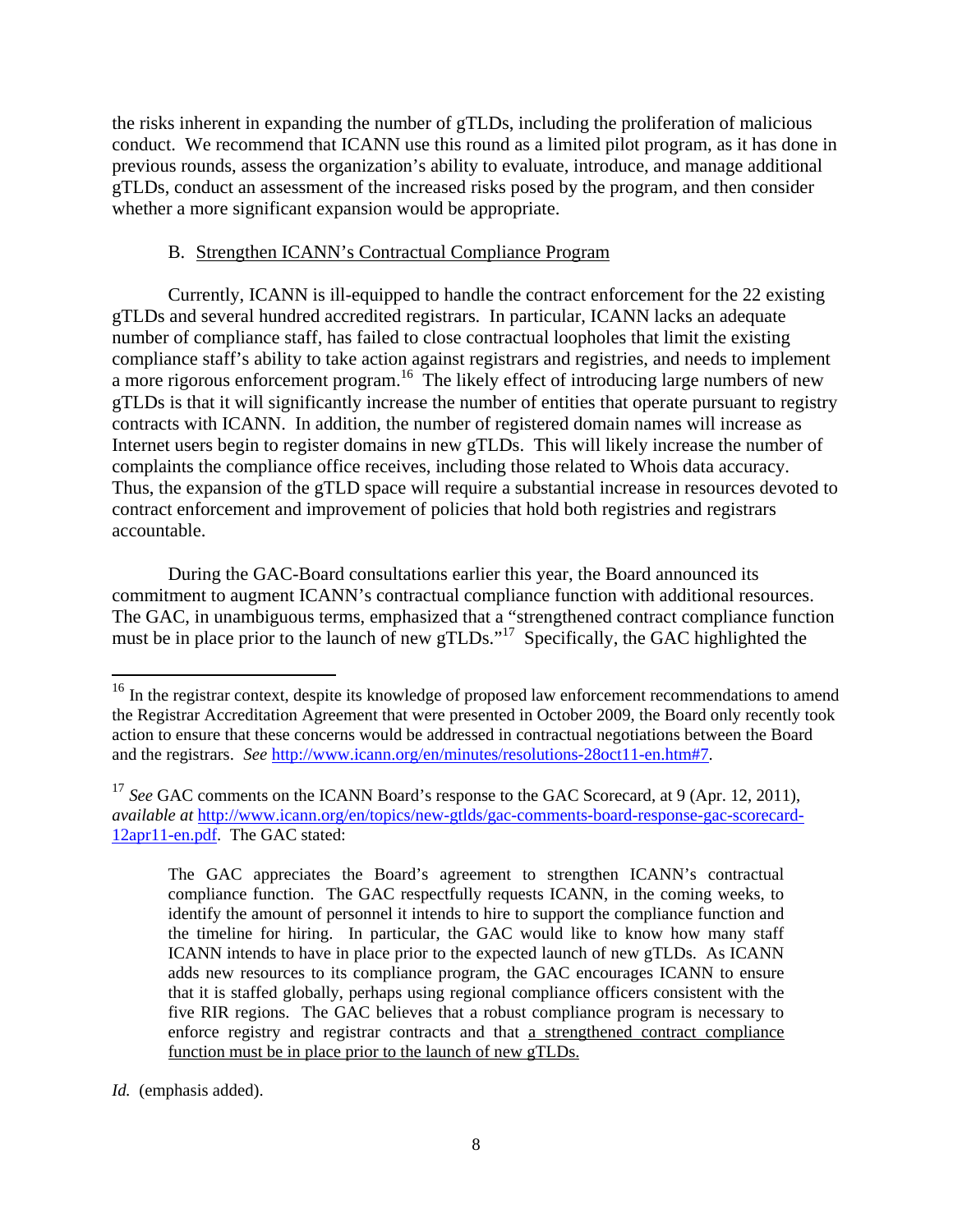need to hire enough staff to address contractual compliance issues for hundreds of new registry contracts. However, contrary to the Board's commitment, ICANN has not yet hired additional compliance staff to support the registry contract support program. It is also unclear whether ICANN has taken any other steps to improve its contract enforcement program, and whether those steps are adequate to handle the myriad issues that will arise with such a dramatic increase in the number of registries. In FY12, ICANN budgeted only a 25 percent increase for all contractual compliance resources, despite the likelihood that the number of new gTLD contracts could increase in 2013 by over 2000 percent.<sup>18</sup> Further, the total expected staffing level for contractual compliance in FY12 is equal to the staffing level in FY10,<sup>19</sup> lacking the substantial increase necessary to respond to additional compliance issues resulting from the introduction of new gTLDs. Notably, ICANN's own Whois Review Team has highlighted the lack of compliance resources available to address existing gTLD contractual concerns, recommending that ICANN should allocate "sufficient resources, through the budget process, to ensure that ICANN compliance staff is fully resourced to take a proactive regulatory role and encourage a culture of compliance."<sup>20</sup>

 In addition to adequately staffing its contractual compliance program, ICANN should strengthen its contracts to ensure that registries and registrars are obligated to adhere to stringent policies that promote consumer trust and enhance security. In particular, these contracts should require verification of domain name registrants, impose further obligations on registrars for maintaining accurate Whois data, and hold domain name resellers accountable. ICANN should also ensure that the contracts provide adequate sanctions for noncompliance. In 2008, then-FTC Commissioner Leibowitz highlighted in his letter to ICANN that: "The FTC frequently has observed that transparent enforcement mechanisms are an essential element of effective private sector self-regulation and that there must be *meaningful consequences* for noncompliance."<sup>21</sup> ICANN's Whois Review Team recently advocated for a similar approach, recommending in its draft final report that "ICANN should ensure that clear, enforceable and graduated sanctions apply to registries, registrars and registrants that do not comply with its Whois policies."<sup>22</sup> Significantly, ICANN must also ensure that its compliance team vigorously enforces these contracts.

<sup>18</sup> *See* ICANN FY12 Operating Plan and Budget Fiscal Year Ending 30 June 2012, at 14*, available at*  http://www.icann.org/en/financials/adopted-opplan-budget-fy12-09sep11-en.pdf.

<sup>19</sup> *Id.* at 45.

<sup>20</sup> *See* Whois Review Team, Final Report (Draft), at 9 (Dec. 5, 2011), *available at* http://www.icann.org/en/reviews/affirmation/whois-rt-draft-final-report-05dec11-en.pdf.

<sup>21</sup> *See* Whois and RAA Letter, *supra* note 5, at 5 (emphasis in original). The letter addressed issues relating to registrar contracts, which were amended in 2009 to provide some intermediate sanctions, but the principle applies equally to registry contracts.

<sup>22</sup> *See* Whois Review Team, Final Report (Draft), at 9 (Dec. 5, 2011), *available at*  http://www.icann.org/en/reviews/affirmation/whois-rt-draft-final-report-05dec11-en.pdf.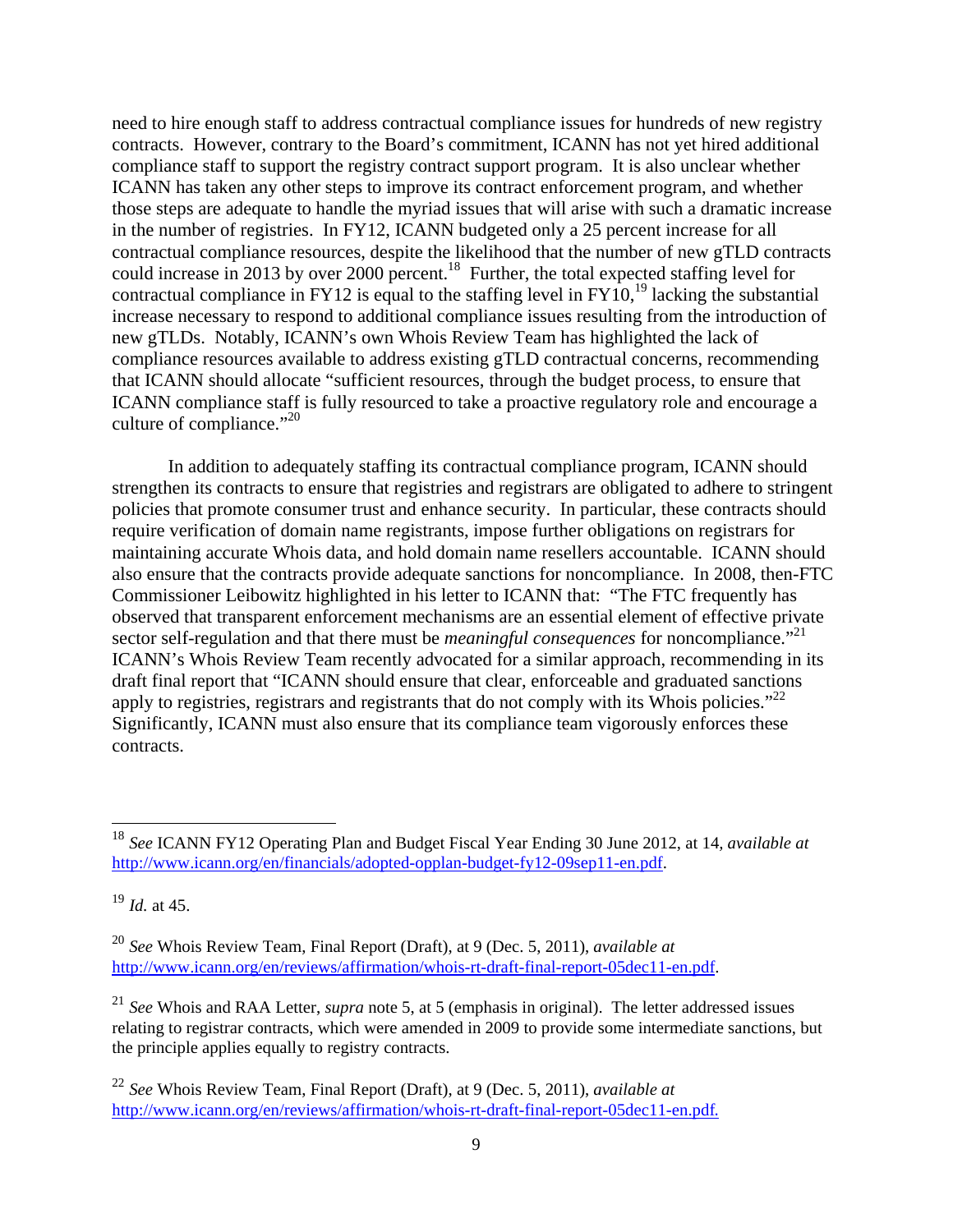As the GAC and other stakeholders have emphasized, ICANN must adequately strengthen its contractual compliance program before it approves any new gTLD applications to ensure that consumers' interests are protected and the commitments made by gTLD registries are enforced.

## C. Develop Program to Monitor Consumer Issues During New gTLD Implementation

 Further, in light of the substantial impact the introduction of new gTLDs will likely have on consumers, the investment of additional resources into the contractual compliance program is really just the first step in developing an overall more effective approach. To address the issue in a comprehensive manner, we recommend that ICANN create a new program under its compliance framework that monitors consumer issues arising during the implementation of the new gTLD program, reviews the feasibility of existing mechanisms for addressing consumer issues, applies current contractual enforcement tools to resolve these issues, identifies areas where new policies may be needed, and outlines a plan for working with ICANN's supporting organizations on policy development processes that address these issues. We are aware that the compliance office has operated a C-Ticket System that captures and tracks complaints, many of which relate to consumer issues, and that ICANN follows up on complaints that fall within its purview. However, we believe that ICANN should supplement this work, and that the Board should provide more direction by approaching consumer issues more systematically and developing a dedicated program that is well resourced and that proactively addresses these issues.

 ICANN should act now to ensure that consumer interests are protected in the gTLD implementation process. We understand that, pursuant to the Affirmation of Commitments, ICANN will conduct a review of the new gTLD program one year after it has been in operation, followed by subsequent reviews, and that the issue of consumer trust and consumer choice will be a key focus of that review.<sup>23</sup> We intend to participate actively in this review process.<sup>24</sup>

<sup>23</sup> *See* Affirmation of Commitments, *available at* http://www.icann.org/en/documents/affirmation-ofcommitments-30sep09-en.htm*.* The Affirmation of Commitments states, in relevant part:

<sup>9.3</sup> Promoting competition, consumer trust, and consumer choice: ICANN will ensure that as it contemplates expanding the top-level domain space, the various issues that are involved (including competition, consumer protection, security, stability and resiliency, malicious abuse issues, sovereignty concerns, and rights protection) will be adequately addressed prior to implementation. If and when new gTLDs (whether in ASCII or other language character sets) have been in operation for one year, ICANN will organize a review that will examine the extent to which the introduction or expansion of gTLDs has promoted competition, consumer trust and consumer choice, as well as effectiveness of (a) the application and evaluation process, and (b) safeguards put in place to mitigate issues involved in the introduction or expansion. ICANN will organize a further review of its execution of the above commitments two years after the first review, and then no less frequently than every four years.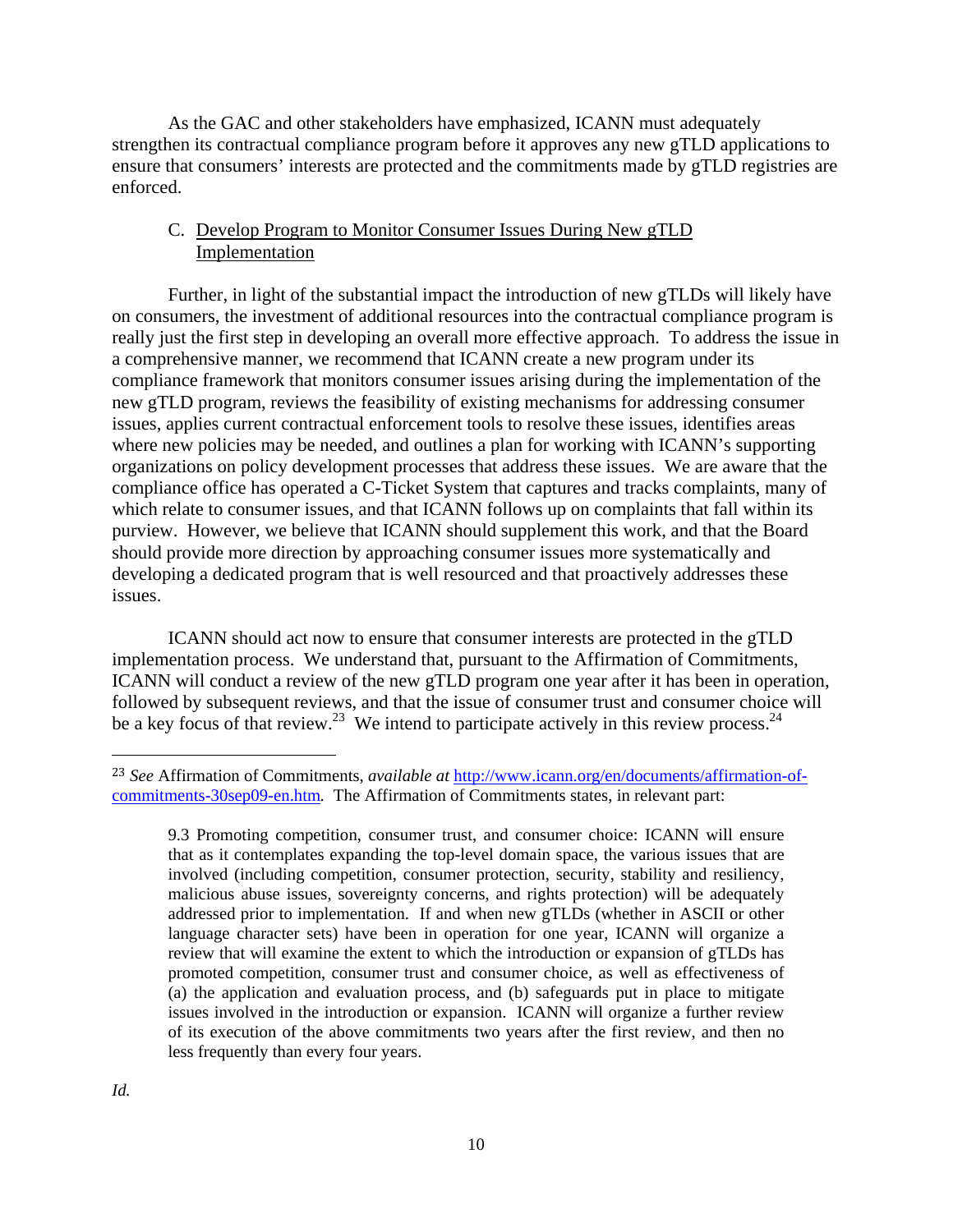However, in advance of the competition, consumer trust, and consumer choice review, ICANN should create a program that monitors and addresses consumer issues on an ongoing basis to ensure that the potential for consumer harm resulting from the introduction of new gTLDs is addressed effectively and timely.

## D. Evaluate Proposed gTLDs' Potential Harm to Consumers

 Attention to consumer issues should not be relegated to an external review process but rather function as an integral part of the new gTLD evaluation process. During the GAC-Board new gTLD consultations, the GAC recommended that proposed gTLDs implicating regulated industries or gTLDs that were otherwise particularly susceptible to abuse (e.g., .kids, .bank) should receive additional vetting and scrutiny. The Board rejected this proposal and did not provide an alternative that adequately addresses this concern.<sup>25</sup> ICANN should conduct its own evaluation of the potential consumer risks associated with each proposed new gTLD, especially those that will inherently raise heightened concern among stakeholders. Accordingly, we urge ICANN to reconsider its decision not to apply additional vetting or scrutiny to proposed gTLDs associated with regulated industries or gTLDs that are particularly susceptible to abuse and pose an increased risk of consumer fraud, or to otherwise incorporate the risk of consumer harm into the evaluation process for each proposed gTLD.

## E. Improve Whois Accuracy

 As we have advocated for more than a decade, and as discussed earlier in this letter, ICANN should improve the accuracy of Whois data.<sup>26</sup> A wide range of stakeholders has strongly urged ICANN to address this problem, including the GAC, which noted in its 2007

<sup>&</sup>lt;sup>24</sup> We are aware that a cross-constituency working group has been formed to address preliminary matters related to this review. We are also aware that ICANN will be reviewing aspects of new gTLD implementation as a result of concerns raised by the GAC.

 $25$  The Board supplemented the evaluation and approval process with a GAC early warning mechanism, which allows individual governments to notify applicants via the GAC that they have concerns about a proposed gTLD, as well as preserving the ability of the GAC to provide consensus advice on a particular application. Certainly, these mechanisms allow governments an important opportunity to communicate their views about proposed gTLDs, but they do not obviate the need for ICANN to conduct its own assessment of potential consumer harm during the evaluation process.

<sup>&</sup>lt;sup>26</sup> See supra note 8. We recognize, as we have done in the past, that ICANN's Whois policies should protect the privacy of individual registrants. *See* FTC, Prepared Statement of the Federal Trade Commission before the ICANN Meeting Concerning Whois Databases, at 9 (June 2006) ("The FTC, as the primary enforcement agency for U.S. consumer privacy and data security laws, is very concerned about protecting consumers' privacy. Thus, the Commission has always recognized that non-commercial registrants may require some privacy protection from *public* access to their contact information, without compromising appropriate real-time access by law enforcement agencies.").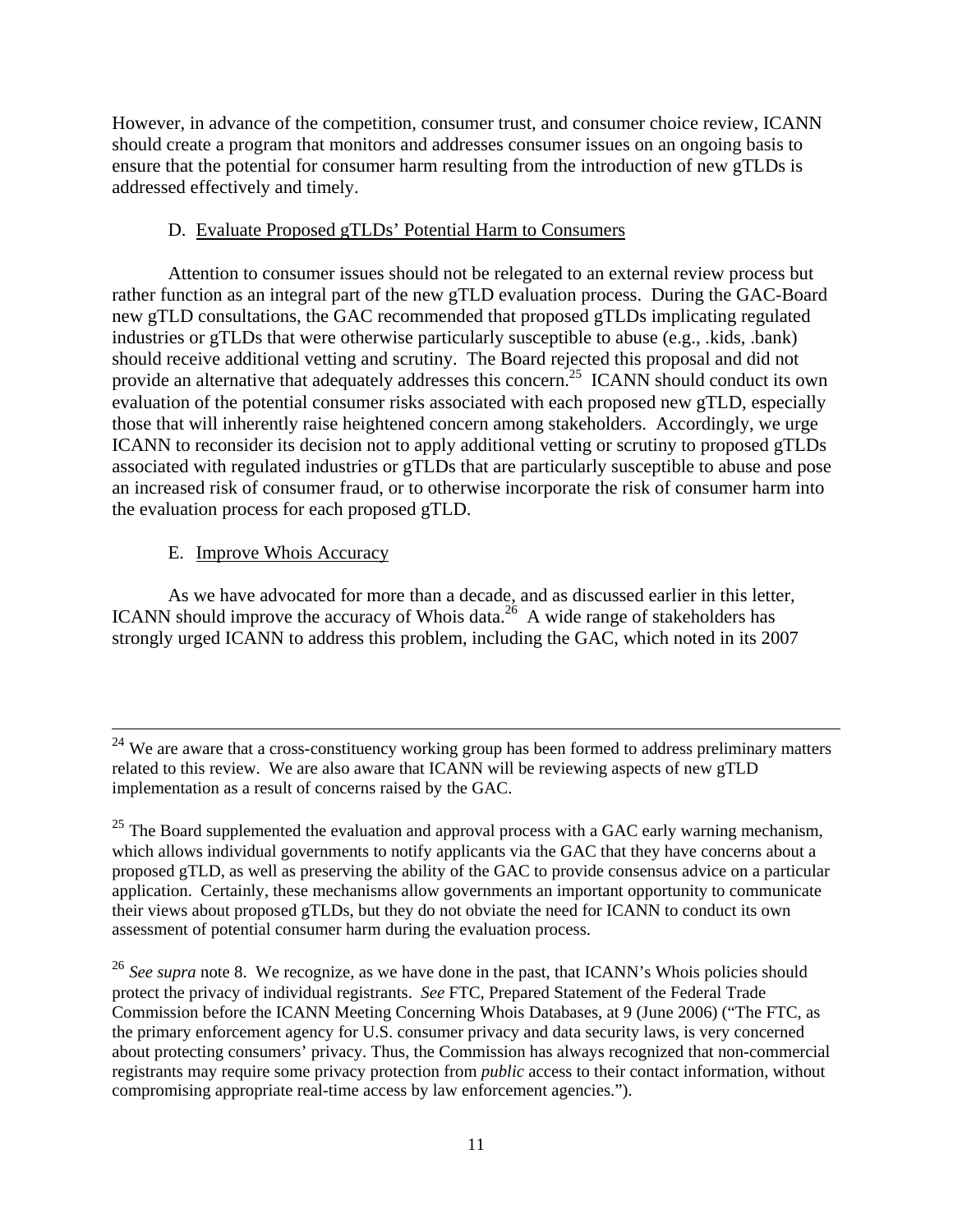Whois principles, that "stakeholders should work to improve the accuracy of Whois data, and in particular, to reduce the incidence of deliberately false Whois data."<sup>27</sup>

 The violations of Whois data accuracy requirements are pervasive, and ICANN's response to this persistent problem has been woefully inadequate. As ICANN's own Whois Review Team recognized,

Cyber security and cybercrime experts make extensive use of WHOIS to thwart and respond to a varied set of threats. Information contained within WHOIS is invaluable in these efforts and practitioners have conveyed to us their frustration at the continuing high levels of inaccuracy of WHOIS data. **We find that ICANN has neglected to respond to the needs of this community both in the accuracy of WHOIS data and in response times for access and action**. 28

 We believe, as law enforcement agencies from around the world have advocated, that registrars should be required to implement verification procedures when registering domain names. Such efforts could significantly reduce the incidence of completely inaccurate data. In addition to imposing verification requirements, ICANN should adopt any other appropriate measures to reduce the amount of inaccurate Whois data.<sup>29</sup> We urge ICANN to develop and to implement a plan to address the problem of Whois inaccuracy before new gTLDs are introduced, which will likely exacerbate these problems.

 In sum, the dramatic introduction of new gTLDs poses significant risks to consumers, and ICANN should take the steps described above to reduce the potential for consumer injury before approving any new gTLD applications. We look forward to working with ICANN to ensure that adequate consumer protection safeguards are implemented in the new—and existing—gTLD marketplace.

 

<sup>28</sup> *See* Whois Review Team, Final Report (Draft), at 7 (Dec. 5, 2011), *available at* http://www.icann.org/en/reviews/affirmation/whois-rt-draft-final-report-05dec11-en.pdf (emphasis added). In March, an Interpol representative delivered a blistering critique of the Whois system during ICANN's Forum on DNS Abuse, noting that "Accurate WHOIS is a joke. It just doesn't happen. We don't see it. We never get it. Even if we do see something within it that might give us indications, it's - it's always a dead end and it's a waste of time even trying. And for me, what's the point in having a WHOIS database if it can't be accurate? Somebody has to be responsible for having that accurate. Somebody has to be. I'm sorry. And whoever that "somebody" is, can you please step up to the plate and do your work?" *See* Transcript: Forum on DNS Abuse (Mar. 14, 2011), *available at* http://svsf40.icann.org/node/22219.

<sup>&</sup>lt;sup>27</sup> See Governmental Advisory Committee, GAC Principles Regarding gTLD Whois Services, at 4.1 (Mar. 28, 2007), *available at*

https://gacweb.icann.org/download/attachments/1540132/WHOIS principles.pdf?version=1&modificatio nDate=1312460331000.

<sup>29</sup> *See also* Whois Review Team, Final Report (Draft), at 9 (Dec. 5, 2011), *available at* http://www.icann.org/en/reviews/affirmation/whois-rt-draft-final-report-05dec11-en.pdf (recommending that ICANN take appropriate measures to reduce the number of unreachable Whois registrations).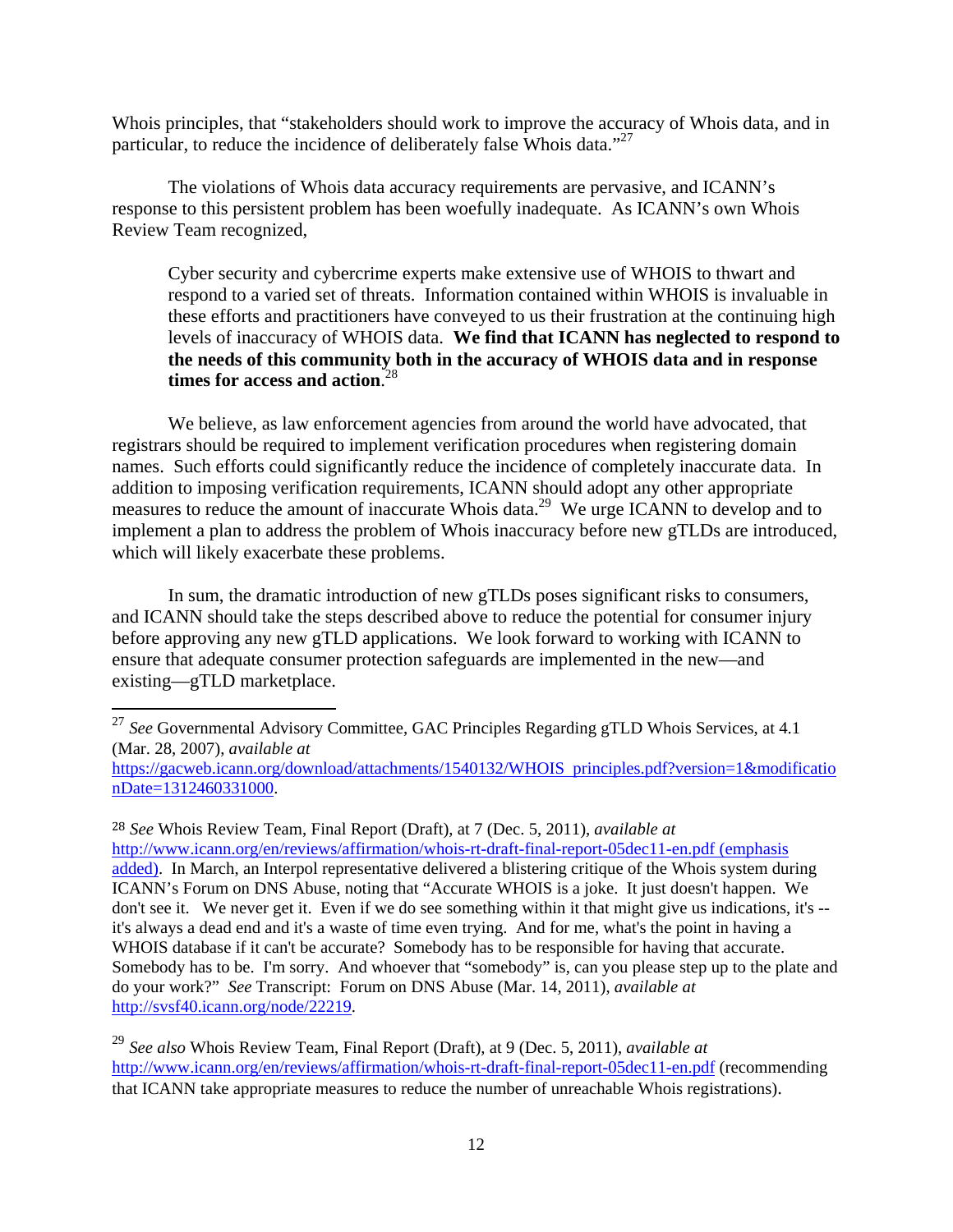Sincerely,

J'on Leibowitz

Chairman

Mein,

**Edith Ramirez** Commissioner

Thomas Rosch<sub>leo</sub>

J. Thomas Rosch Commissioner

 $50.54$ 

Julie Brill Commissioner

The Honorable John D. Rockefeller IV cc: Chairman, Committee on Commerce, Science, and Transportation **United States Senate** 

The Honorable Kay Bailey Hutchison Ranking Member, Committee on Commerce, Science, and Transportation **United States Senate** 

The Honorable Fred Upton Chairman, Committee on Energy and Commerce United States House of Representatives

The Honorable Henry A. Waxman Ranking Member Committee on Energy and Commerce United States House of Representatives

The Honorable Patrick J. Leahy Chairman Committee on the Judiciary **United States Senate** 

The Honorable Charles E. Grassley **Ranking Member** Committee on the Judiciary **United States Senate**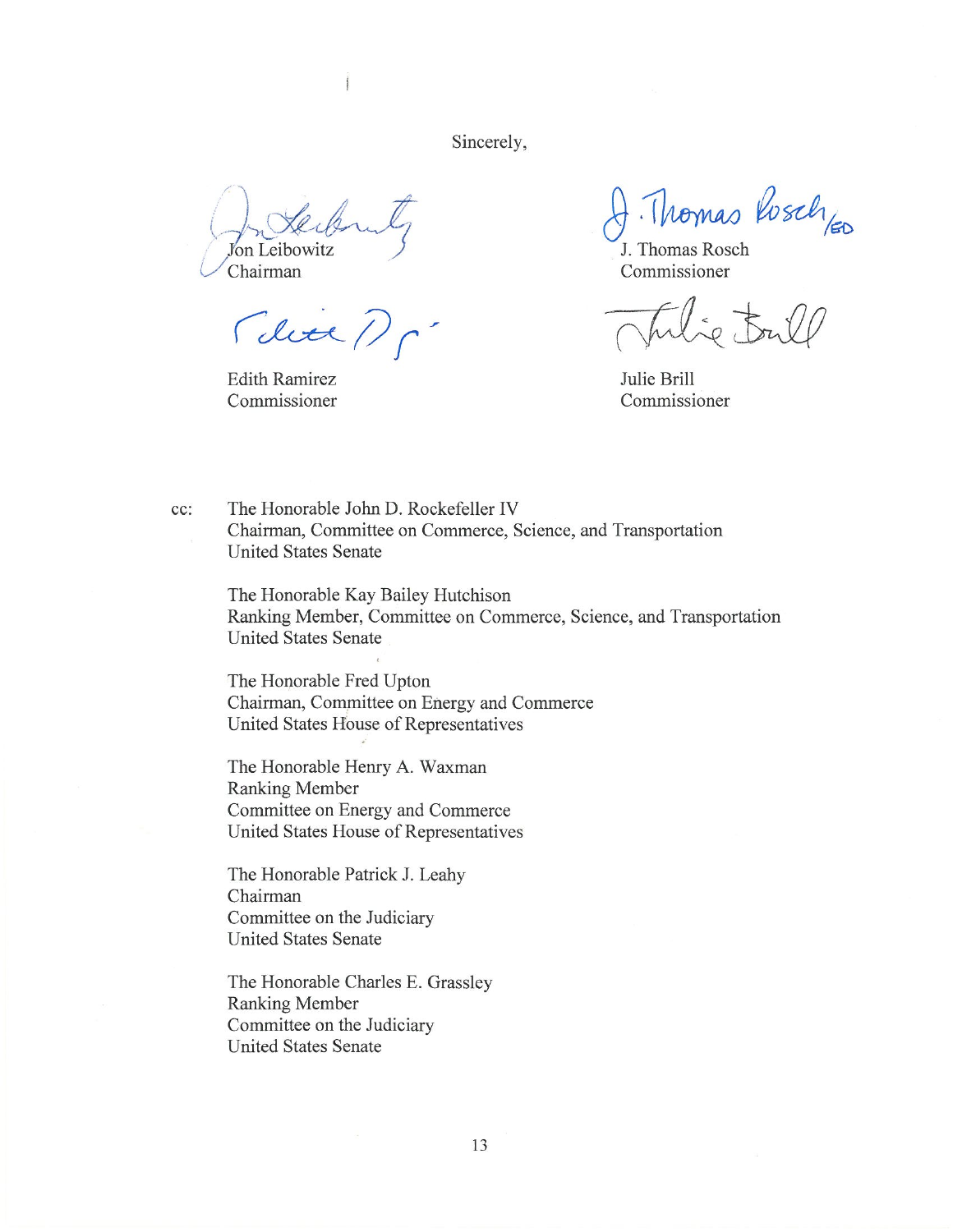The Honorable Lamar Smith Chairman Committee on the Judiciary United States House of Representatives

The Honorable John Conyers, Jr. Ranking Member Committee on the Judiciary United States House of Representatives

The Honorable Bob Goodlatte Chairman Subcommittee on Intellectual Property, Competition, and the Internet Committee on the Judiciary United States House of Representatives

The Honorable Melvin Watt Ranking Member Subcommittee on Intellectual Property, Competition, and the Internet Committee on the Judiciary United States House of Representatives

The Honorable Greg Walden Chairman Subcommittee on Communications and Technology Committee on Energy and Commerce United States House of Representatives

The Honorable Anna Eshoo Ranking Member Subcommittee on Communications and Technology Committee on Energy and Commerce United States House of Representatives

The Honorable Mary Bono Mack Chairman Subcommittee on Commerce, Manufacturing and Trade Committee on Energy and Commerce United States House of Representatives

The Honorable G.K. Butterfield Ranking Member Subcommittee on Commerce, Manufacturing and Trade Committee on Energy and Commerce United States House of Representatives